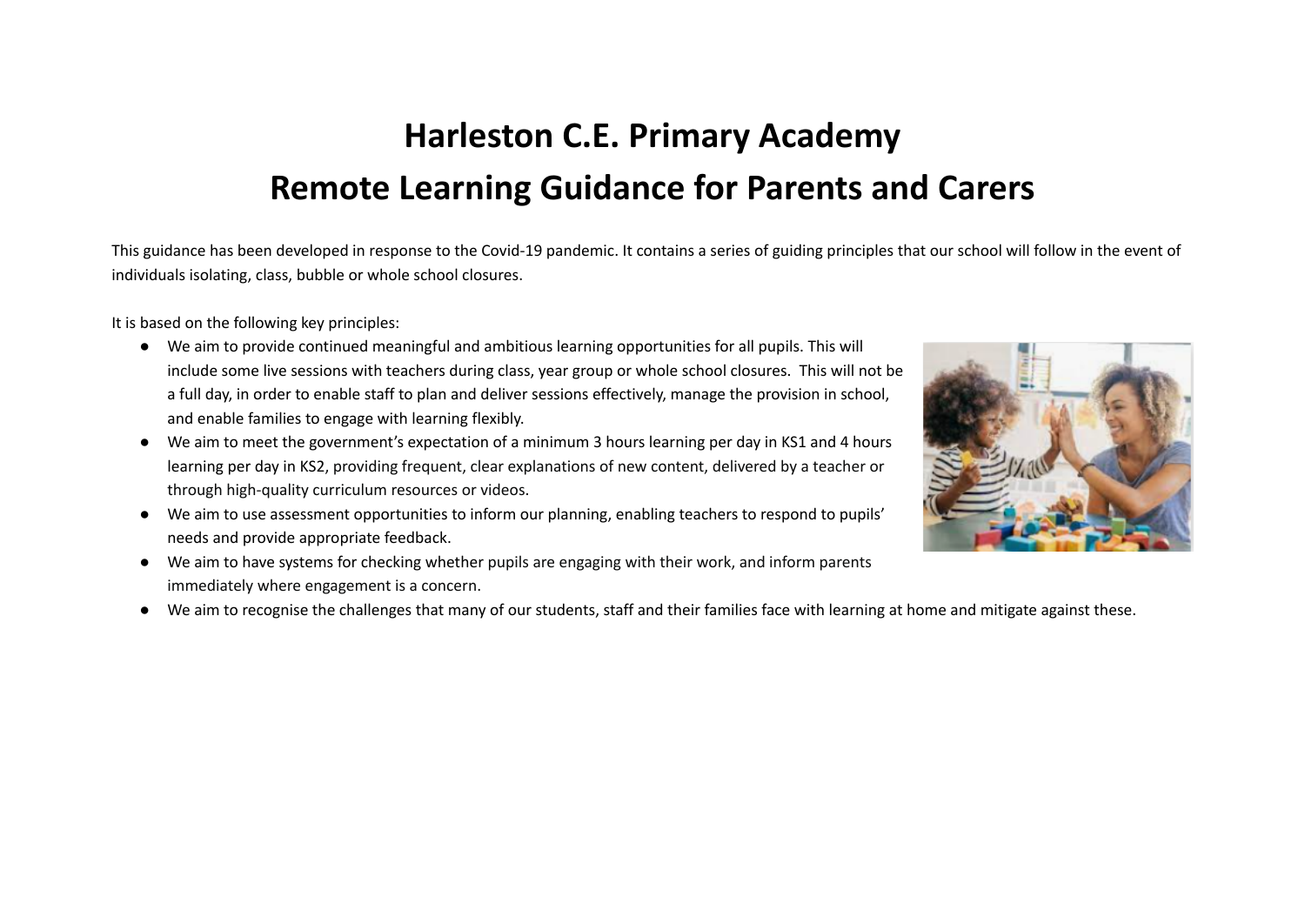# **How will we achieve the government's expectations?**

- Online learning will be provided through Google [Classroom](https://www.youtube.com/watch?v=xfgqtCi7hdo#), including some live sessions during class, year group or whole school closures to enable interaction with teachers and support staff, through services such as Zoom or Google Meet. This allows teachers to upload their own resources and provide feedback to students.
- Planned lessons will have clearly defined learning objectives which relate to the curriculum, matching the in-school objectives and enable students to continue learning.
- Students' work will be based on a range of resources, which may include online content such as videos created by teachers, links to Oak [National](https://classroom.thenational.academy/) or other online materials as well as activities which can be completed away from the screen.
- Learning activities will be accessible to all students and should provide a degree of challenge.
- Regular opportunities for assessment will be planned. This may include self-assessment, responsive feedback to students collectively and/or individual feedback to students.
- All students not in school due to reasons relating to Covid 19 are expected to take part in online learning unless they are unwell or are attending school as part of the provision for vulnerable learners and the children of critical workers (when applicable). Where students are not engaging, we will make contact with parents to discuss what the barriers to learning are and provide support to overcome these where possible. Where barriers cannot be overcome, pupils should be considered vulnerable and therefore be eligible for a place in school (when applicable).
- Students and families who normally receive additional support from the school may receive personal phone calls or video calls to see how things are going.

## **What does this mean in our school?**

#### **What do I need to know about the work my child is given?**

- Teachers will assign children independent work to complete on their Google Classroom via a weekly remote learning planner.
- Children are able to access a range of applications in the Google Suite to complete their learning (such as Google Docs, Slides or Jamboard). Their teacher will suggest the best application for each assignment.
- Children can **always** choose to use pencil and paper to complete their independent work if they prefer. This allows for maximum flexibility, as well as time away from the screen. If you are asked to hand this in, please take a photo and upload it to either their jamboard workbook or directly onto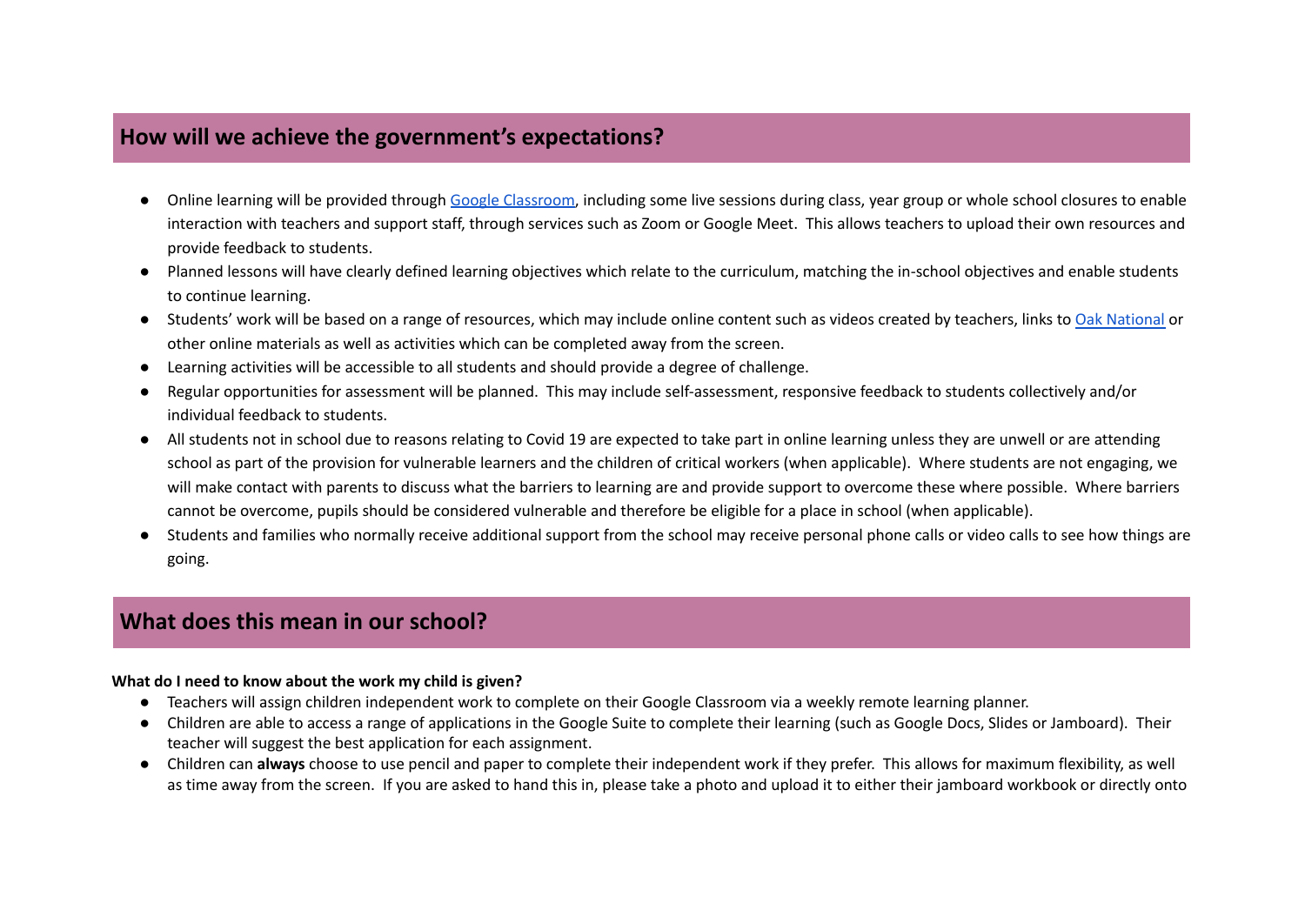their Google Classroom, so that teachers can monitor how well the children are getting on.

- Work should **only** be uploaded via the Google Classroom platform.
- Please only submit one photograph of the finished learning for each assignment.
- Within the Google Classroom, assignments should **only** be 'handed in' if the teacher asks the children to do so.

#### **How will teachers offer feedback to my child about their learning?**

- Teachers will be responsible for assessing and providing feedback on learning in a variety of ways, as they normally would in school.
- Parents are not required to 'mark' or correct any of their child's learning please leave this to their teacher.
- Learning happens best when children know that making mistakes is part of the process. Please allow children to learn alongside their class or independently, so that teachers know what they do understand and what they do not. It is great if you can discuss your child's learning with them, but please avoid telling them the answers.
- Direct, individual feedback will not be provided on all work.

#### **How do we communicate with teachers?**

#### **Individual isolation**

- Teachers will make initial contact the day the remote learning planner is shared with the child, to check the child can access and understand what is expected.
- Teachers will make further contact on day 3 and 7 to check-in with your child.
- If your child returns to school before day 3, teachers will set aside time to talk through your child's remote learning with them once they are back in school.
- You can contact your child's teacher by leaving a comment on the child's learning or directly through their Google Classroom
- Children will have the opportunity each day to ask their teachers questions on the Google Classroom platform, leaving comments on their learning for the teacher to respond to.

## **Class, year group or whole school closures**

- Parents should refrain from asking questions during any live learning sessions.
- Teachers will make it clear to the children during their live lessons when and how they will be available during the day to support pupils with their learning.
- Parents can continue to leave messages on children's learning and through their Google Classroom platform.

## **What does my child need to remember about their learning?**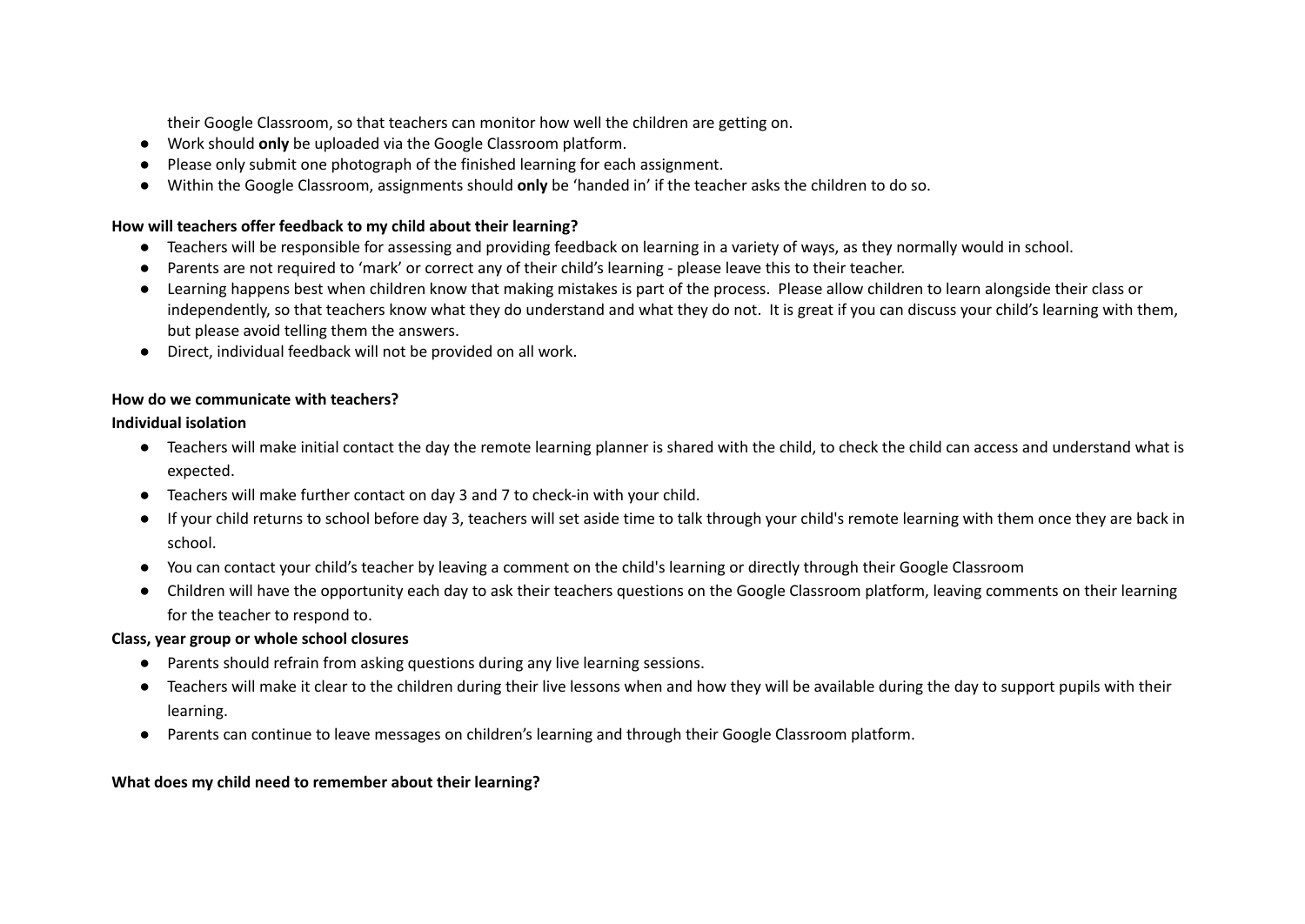- Children should be fully dressed and ready to learn.
- They should have a pencil and paper ready at the start of their learning time.
- If teachers teach any live lessons, microphones should be turned off as children come online and not turned on until their teacher asks them to.
- Our HPA values should be followed at all times.
- Children will be removed from calls if necessary to ensure others are able to learn.

## **Further information for parents**

We recognise the challenges that many of our pupils and their families face with remote learning. The information below may help to provide further clarity about what to expect:

- Teachers and support staff will not be available online all day, every day.
- Whilst we will endeavour to make learning accessible to all students, many will not be able to work with complete independence and will require some support from an adult, particularly younger students and those with additional needs.
- Direct, individual feedback will not be provided on all work. Teachers will take opportunities to assess how students are learning and use this information to inform future plans, as they do in the classroom. This is normal practice.



● Whilst there will be some fixed times for online sessions during class, year group and whole school closures, pupils can and should complete their work in a way which is appropriate for them. This may mean working on tasks for longer periods of time, working off-screen or discussing ideas with members of their family.

## **Getting support with IT**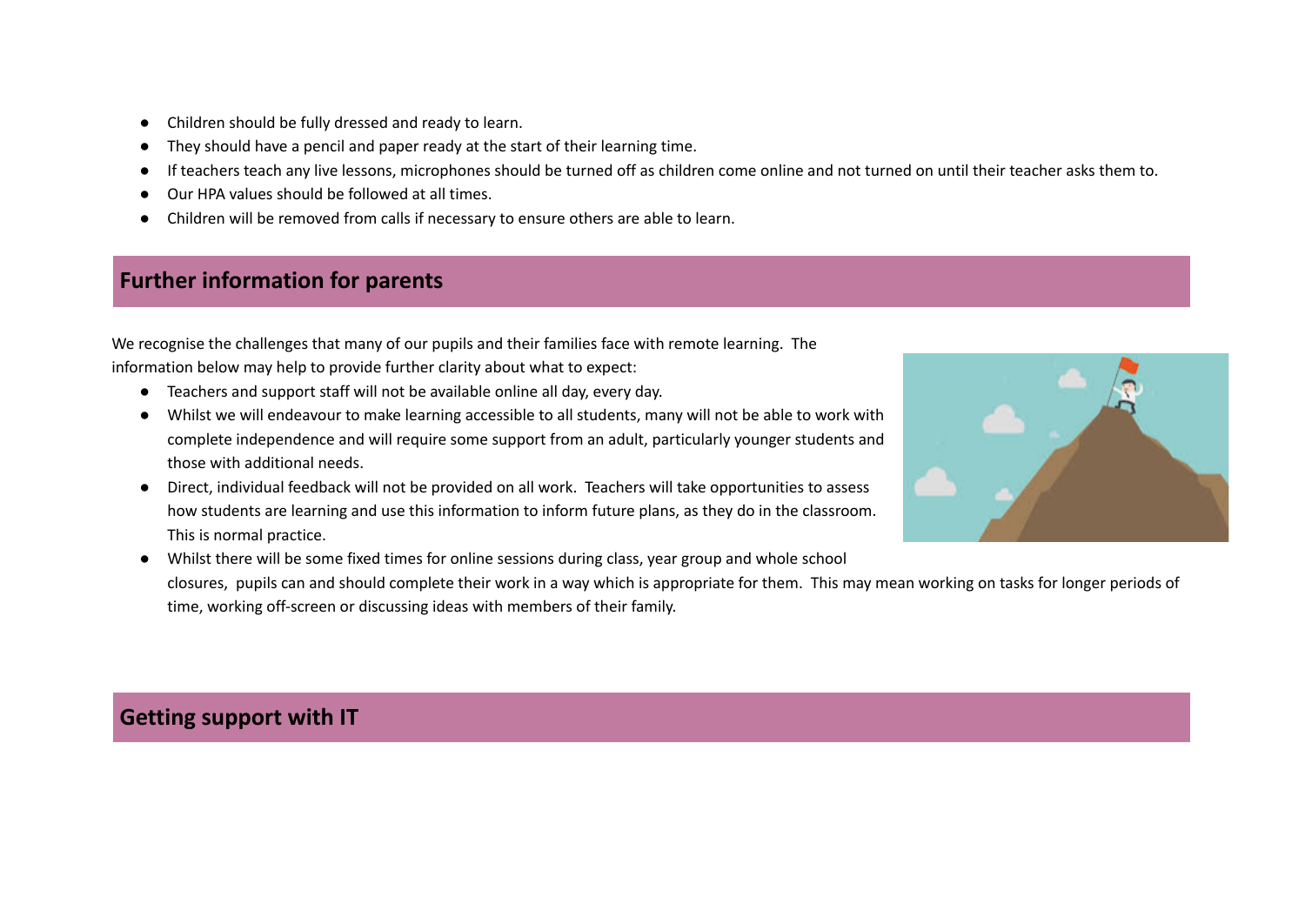- We are making use of the support available to us in order to provide devices to students, so that they can access Google Classroom, and will continue to communicate the availability of devices as more become available. Please let the school know if you require support with this.
- Whilst a PC, laptop or chromebook are the most suitable devices for online learning, any Internet enabled device will provide some level of access. This includes mobile phones, tablets and games consoles e.g. PS4, Xbox. There are simple tutorials available on [YouTube](https://www.youtube.com/) or you can follow the information in the text box.
- We will avoid setting work that requires students to print out documents; access to printers may be limited
- In the event that students are unable to access online work, hard copies can be provided by communicating with the school.
- If you are worried about online safety, please speak to a teacher or a member of staff.
- We will provide guides, [tutorials](https://docs.google.com/presentation/d/1Sx0K24tGDwfIUJyhCt7g2KKSLPrrDqIBa0hfkr1Xeao/edit?usp=sharing) and online workshops to show parents how to access remote learning for their child.

#### **Additional information**

- support for parents and carers to keep [children](https://www.gov.uk/government/publications/coronavirus-covid-19-keeping-children-safe-online/coronavirus-covid-19-support-for-parents-and-carers-to-keep-children-safe-online) safe online, which outlines resources to help keep children safe from different risks online and where to go to find support and advice
- guidance on [staying](https://www.gov.uk/guidance/covid-19-staying-safe-online) safe online which includes information on security and privacy settings
- [Thinkuknow](https://www.thinkuknow.co.uk/) provides advice from the National Crime Agency (NCA) on staying safe online
- [Parent](https://parentinfo.org/) info is a collaboration between Parentzone and the NCA providing support and guidance for parents from leading experts and organisations
- [Childnet](https://www.childnet.com/parents-and-carers/parent-and-carer-toolkit) offers a toolkit to support parents and carers of children of any age to start discussions about their online life, to set boundaries around online behaviour and technology use, and to find out where to get more help and support
- [Internet](https://www.internetmatters.org/?gclid=EAIaIQobChMIktuA5LWK2wIVRYXVCh2afg2aEAAYASAAEgIJ5vD_BwE) matters provides age-specific online safety checklists, guides on how to set parental controls on a range of devices, and a host of practical tips to help children get the most out of their digital world
- London Grid for [Learning](https://www.lgfl.net/online-safety/) has support for parents and carers to keep their children safe online, including tips to keep primary aged children safe online

#### **Xbox**

- 1. Plug a keyboard into the Xbox USB slot.
- 2. Go to my games and apps.
- 3. Find and select Microsoft Edge.
- 4. Navigate to your online learning platform.

#### **PlayStation**

- 1. Identify the PlayStation internet browser icon (WWW with dots around it).
- 2. Press the PlayStation logo on the controller.
- 3. Go to the library and find options for games and applications.
- 4. Go to applications and you will find the internet browser.
- 5. Navigate to your online learning platform and log in as usual.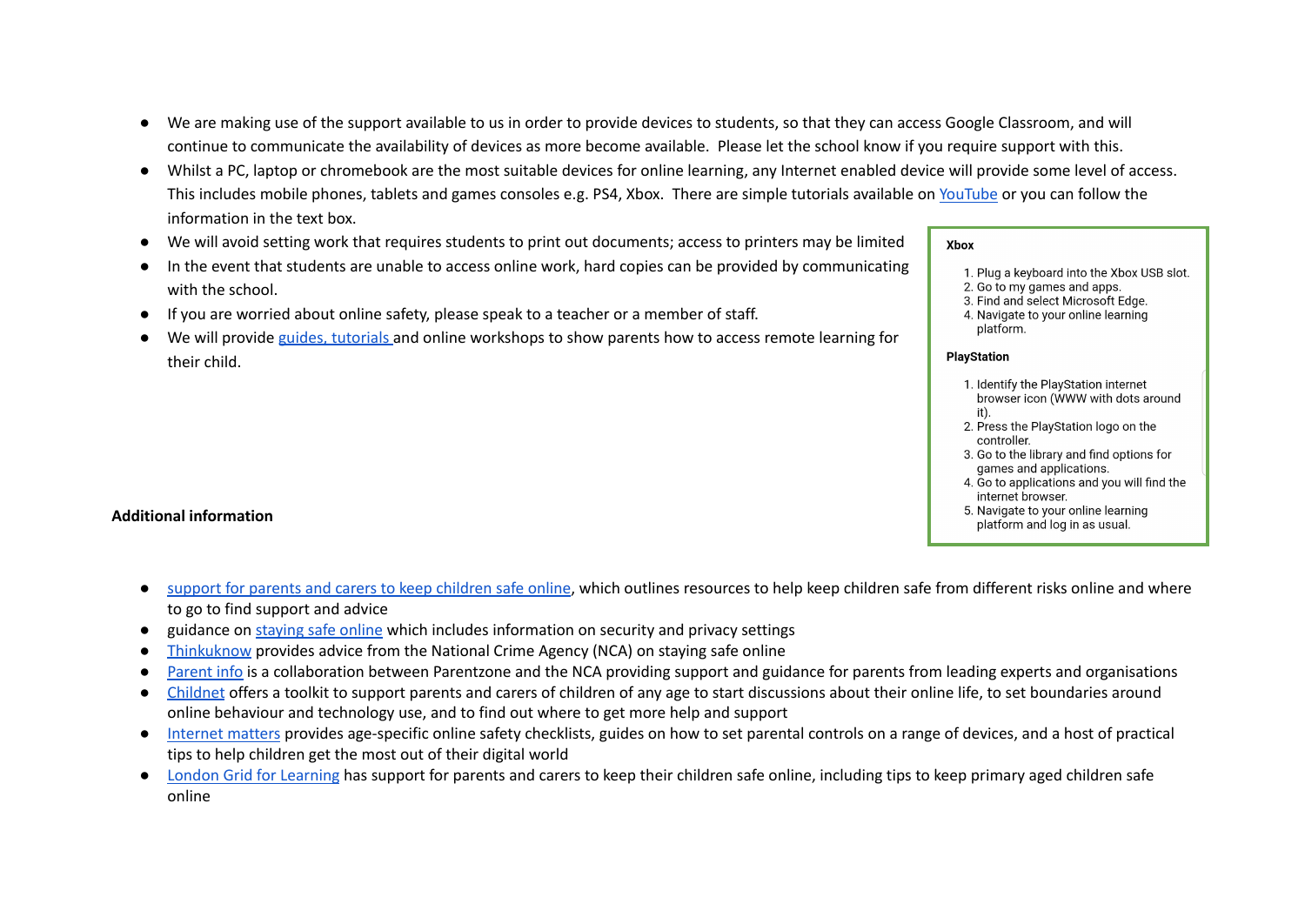- [Net-aware](https://www.net-aware.org.uk/) has support for parents and carers from the NSPCC, including a guide to social networks, apps and games
- Let's Talk [About](https://www.ltai.info/staying-safe-online/) It has advice for parents and carers to keep children safe from online radicalisation
- UK Safer [Internet](https://www.saferinternet.org.uk/advice-centre/parents-and-carers) Centre has tips, advice, guides and other resources to help keep children safe online, including parental controls offered by home internet providers and safety tools on social networks and other online service